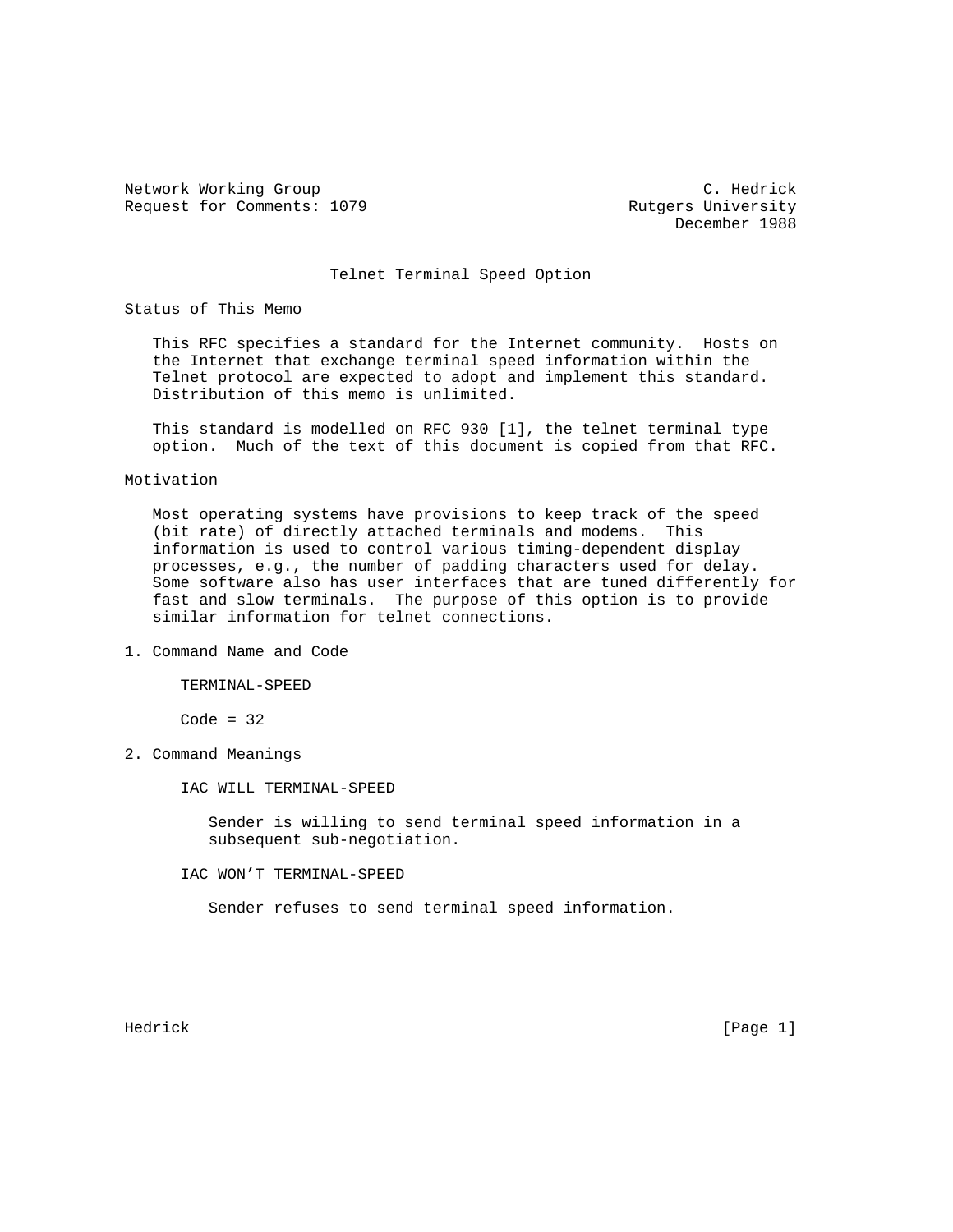IAC DO TERMINAL-SPEED

 Sender is willing to receive terminal speed information in a subsequent sub-negotiation.

IAC DON'T TERMINAL-SPEED

Sender refuses to accept terminal speed information.

IAC SB TERMINAL-SPEED SEND IAC SE

 Sender requests receiver to transmit his (the receiver's) terminal speed. The code for SEND is 1. (See below.)

IAC SB TERMINAL-SPEED IS ... IAC SE

 Sender is stating his terminal speed. The code for IS is 0. (See below.)

## 3. Default

WON'T TERMINAL-SPEED

Terminal speed information will not be exchanged.

DON'T TERMINAL-SPEED

Terminal speed information will not be exchanged.

4. Description of the Option

 WILL and DO are used only to obtain and grant permission for future discussion. The actual exchange of status information occurs within option subcommands (IAC SB TERMINAL-SPEED...).

 Once the two hosts have exchanged a WILL and a DO, the sender of the DO TERMINAL-SPEED is free to request speed information. Only the sender of the DO may send requests (IAC SB TERMINAL-SPEED SEND IAC SE) and only the sender of the WILL may transmit actual speed information (within an IAC SB TERMINAL-SPEED IS ... IAC SE command). Terminal speed information may not be sent spontaneously, but only in response to a request.

 The terminal speed information is an NVT ASCII string. This string contains the decimal representation of the transmit and receive speeds of the terminal, separated by a comma, e.g.,

9600,100

Hedrick [Page 2]